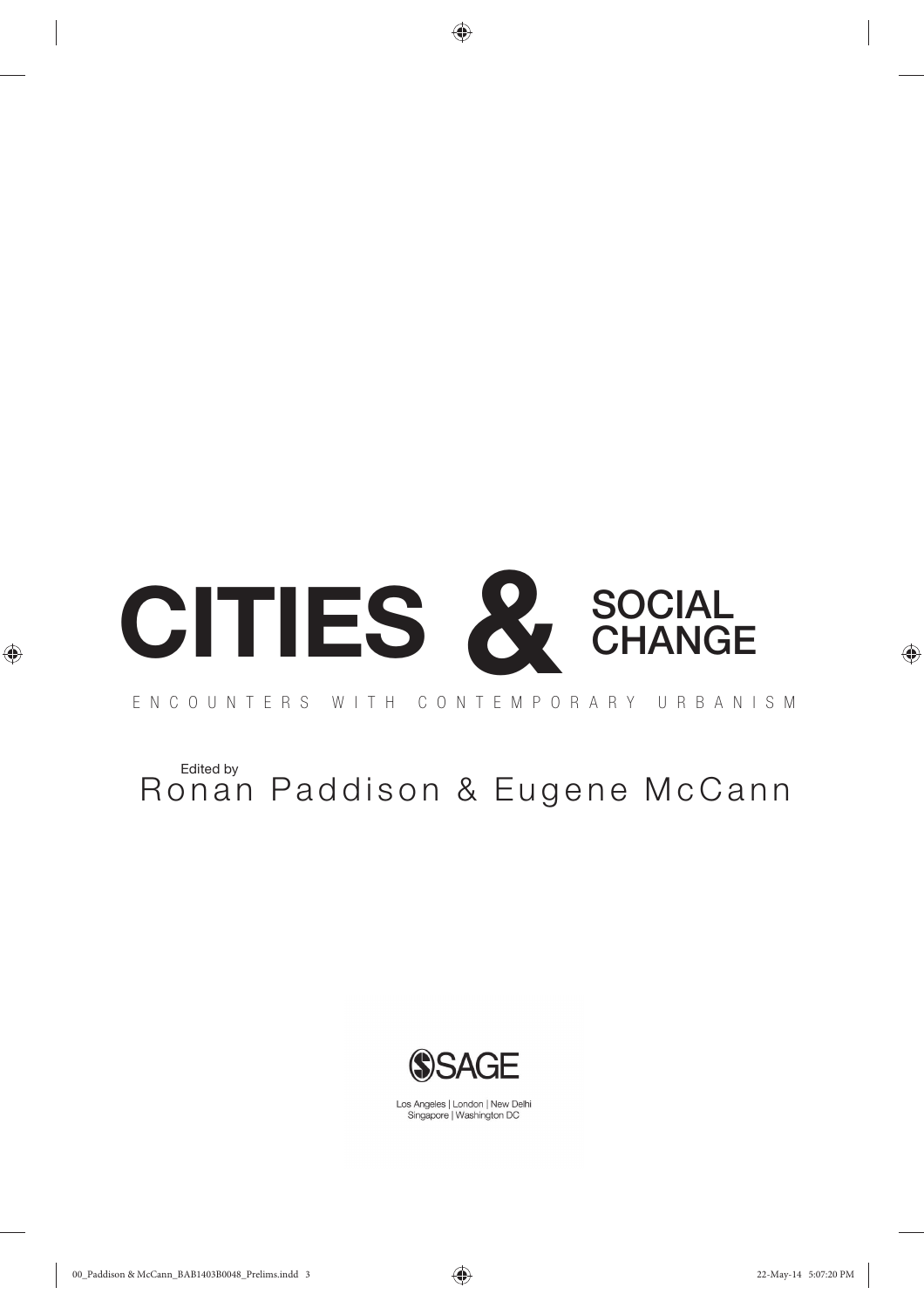# Living with Difference: Reflections on Geographies of Encounter

Gill Valentine

## DIFFERENCE: THE HALLMARK OF THE CITY

Difference is a hallmark of cities. The size and density of urban populations means they are sites of proximity where all different sorts of people are brought together. The issue of diversity and juxtaposition has been at the heart of geographical attempts to understand urban life. At the beginning of the twentieth century a group of scholars – most famously Robert Park, Ernest Burgess and Roderick McKenzie – carried out detailed studies of where different kinds of people lived in the city. They became known as the Chicago School of Human Ecology because they used an analogy with plant communities to interpret the residential patterns of Chicago and to develop a theory of how 'natural communities' emerge in cities. This work was very influential in Geography in the 1960s and led to the development of techniques to map segregation within cities on the basis of ethnicity and class (e.g. Peach, 1975). However, this work was heavily criticised by radical geographers and black political activists (see P. Jackson, 1987) for its narrow empiricism and the assumptions made about 'race' (that it was an essential category), which is now out of kilter with contemporary understandings of identity and 'difference'.

In the 1970s and 1980s, influenced by understandings of 'race' as a social construction rather than a 'natural' difference, geographers sought to explain and challenge such patterns of inequality in cities as products of structural processes – in particular focusing on the role of the housing market in shaping urban space and producing racial segregation (e.g. Anderson, 1991; S.J. Smith, 1987). In the USA and to a lesser extent the UK, attention also focused on the spatial concentration of the underclass (those on the bottom rung of the social ladder whose experiences are characterised by inter-generational poverty, welfare dependency and unemployment/unstable employment) in inner-city 'ghettos'. Here, debates about the origin and definition of the underclass focused on both individual and structural

05\_Paddison & McCann\_BAB1403B0048\_Ch-05.indd 75 22-May-14 5:31:44 PM

◈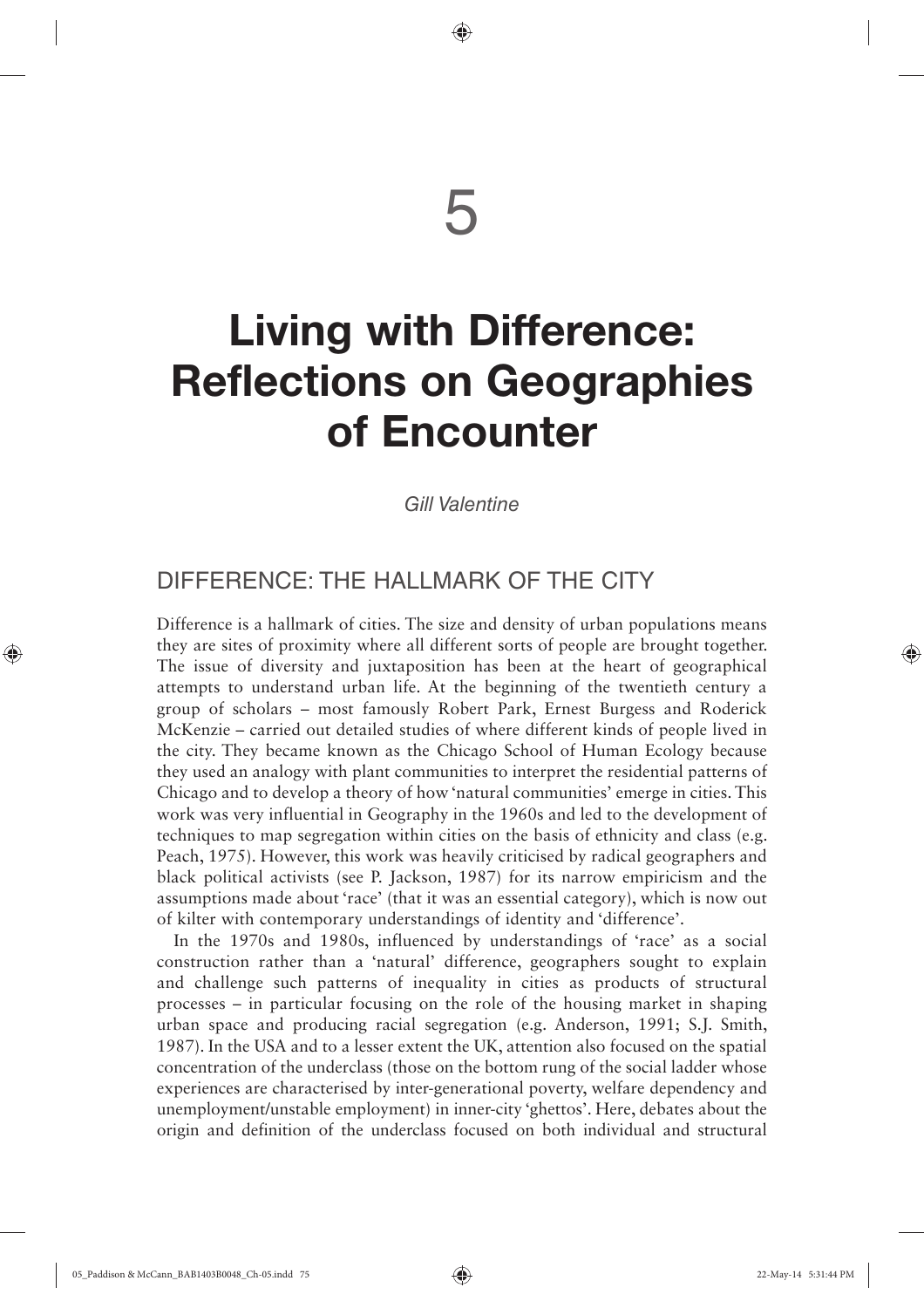explanations for social polarisation in major cities (Robinson and Gregson, 1992). During this period, cities in the affluent West were generally in decline being characterised by deindustrialisation and structural unemployment. The juxtaposition of difference in this context of social polarisation led to tension and conflict. Trapped in poverty with little access to employment or wider opportunities, some marginalised groups, with little stake in society, turned to crime, drug dealing and violence as a way of earning a living as well as self- and social respect. For some young unemployed white men who had lost their relatively privileged status as working-class men, their anger at their structural circumstances was displaced by blaming scapegoats such as minority ethnic groups, lesbians or gay men or women (Fine et al., 1997). As such, during this period, 'difference' was synonymous with fear of otherness (Davis, 1990; Valentine, 1989) with particular groups, at different times and in different spaces, becoming demonised as 'dangerous others' including young people, minority ethnic groups, homeless people and those with mental ill-health, etc.

However, in the late twentieth century, globalisation placed major European and North American cities at the centre of the world economy. The rapid growth of the service sector and creative industries produced a well-paid group of middle-class professionals who wanted to live in the centres of cities because of the proximity of work and entertainment opportunities. As a result, post-industrial gentrification changed the social and physical make-up of many city neighbourhoods. This process was theorised by Marxists such as Neil Smith (1982) as a movement of capital back into the city in what became known as the 'rent gap' thesis.

In the 1990s, as a product of the 'cultural turn' in human geography, explanations for patterns of difference in the city shifted towards symbolic as well as material processes of inclusion and exclusion. Whiteness became understood not only as a structural advantage, but also as a standpoint and cultural practice (Frankenberg, 1993). Likewise, explanations for gentrification which had focused on production took a cultural turn, understanding it as a product of consumption in which individuals were perceived to be buying into particular lifestyles and identities. Here, too, feminist analyses began to recognise links between gentrification and women's changing position in the labour market as well as to draw attention to the increased visibility and development of gay enclaves in major North American, European and Australiasian cities facilitated by the growing confidence of lesbians and gay men to claim sexual citizenship and the commodification of gay lifestyles as chic cosmopolitanism (Knopp, 1998). Here, the historical shift from industrial society to new modernity, in which individuals are assumed to be released from traditional constraints and to have more freedom to create their own individualised biographies, choosing between a range of lifestyles and social ties, has resulted in the more open public expression of a diverse range of social identities and ways of living (including greater visibility of people with disabilities, transgender and transsexual people, different religions and spiritual beliefs and the 'grey' lifestyles of older people, facilitated in part by equality legislation).

At the same time, the twin forces of the global economy and global conflicts have accelerated patterns of transnational migration at the beginning of the twenty-first

◈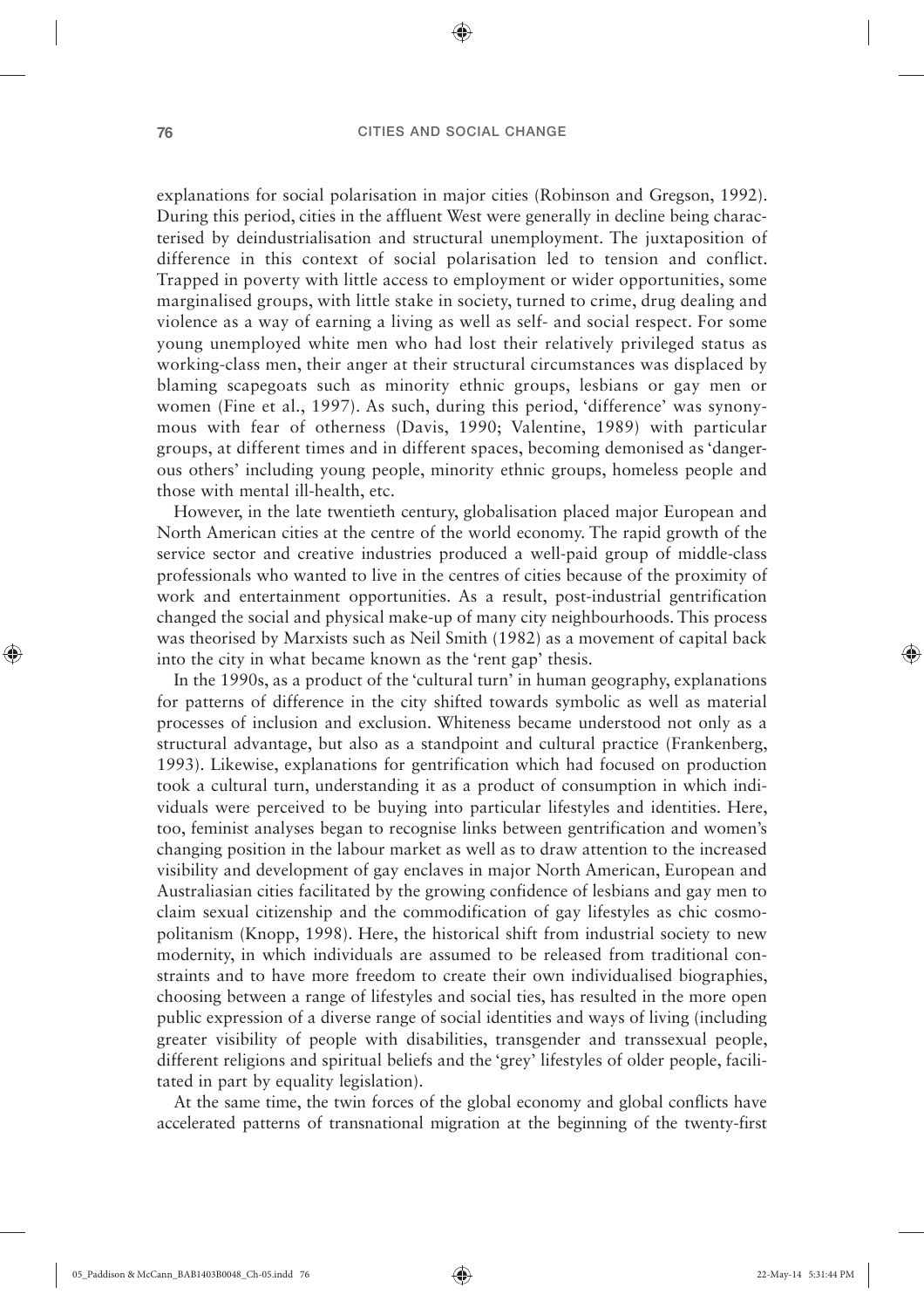century dramatically intensifying the connections between different peoples, cultures and spaces. This supermobility has created what Vertovec (2007) has termed 'super diversity' in contemporary cities across the globe (e.g. Law, 2002; Yeoh, 2004).

Thus after a decade or more in which the city was characterised as site of crime, conflict and withdrawal (e.g. Davis, 1990; Mitchell, 2003; Smith, 1996; Valentine, 1989) the city of the twenty-first century is being re-imagined as a site of connection. Iris Marion Young was one of the first commentators to celebrate the city as a site of difference. She described city life as 'a being together of strangers' (Young, 1990: 240). More recently Doreen Massey (2005: 181) has referred to our 'throwntogetherness' with others in the city; Laurier and Philo (2006: 193) describe the city as **'**the place, above all, of living with others'; while Sennett (2001) argues that: '[a] city is a place where people can … enter into the experiences and interests of unfamiliar lives … to develop a richer, more complex sense of themselves'.

Much of the writing that is associated with what might be regarded as a 'cosmopolitan turn' (a stance that implies openness towards diversity) in thinking about the city celebrates the potential for the forging of new hybrid cultures and ways of living together with difference (evident in place marketing strategies) but without actually spelling out how this is being, or might be, achieved in practice (Bridge and Watson, 2002; Sennett, 1999). Rather, it is implied that cultural difference will somehow be dissolved by a process of mixing or hybridisation of culture in public space (e.g. Young, 2002). For example, Mica Nava (2006: 50) describes the everyday domestic cultures in many of London's neighbourhoods as signalling 'increasingly undifferentiated, hybrid, post-multicultural, lived transformations which are the outcomes of diasporic cultural mixing and indeterminacy'. She further argues that, what she terms the 'domestic cosmopolitanism' of London, represents a 'generous hospitable engagement with people from elsewhere, a commitment to an imagined inclusive transnational community of disparate Londoners' (Nava, 2006: 50).

Focusing on the micro-scale of everyday public encounters and interactions Eric Laurier and Chris Philo (2006), claim that low levels of sociability, for example in terms of holding doors, sharing seats and so on, represent one 'doing' of togetherness – one facet of mutual acknowledgement. Laurier et al. (2002: 353) write: 'The massively apparent fact is that people in cities do talk to one another as customers and shopkeepers, passengers and cab-drivers, members of a bus queue, regulars at cafes and bars, tourists and locals, beggars and by-passers, Celtic fans, smokers looking for a light, and of course … as neighbours.' Ash Amin (2006: 1012) refers to such civil exchanges (after Lefebvre) as 'small achievements in the good city'. Likewise, Nigel Thrift (2005) has argued that the mundane friendliness that characterises many everyday urban public encounters represents a base-line democracy that might be fostered. He talks about overlooked geographies of kindness and compassion and about the potential for leaching these practices into the wider world (Thrift, 2005). Richard Boyd (2006) goes one step further to suggest that civility has a vital place in contemporary urban life and should be understood as form of pluralism predicated on moral equality. However, I want to argue that the extent to which these everyday spatial practices and civilities truly represent, or can be scaled up to build, the intercultural dialogue and exchange necessary for the kind of new urban

◈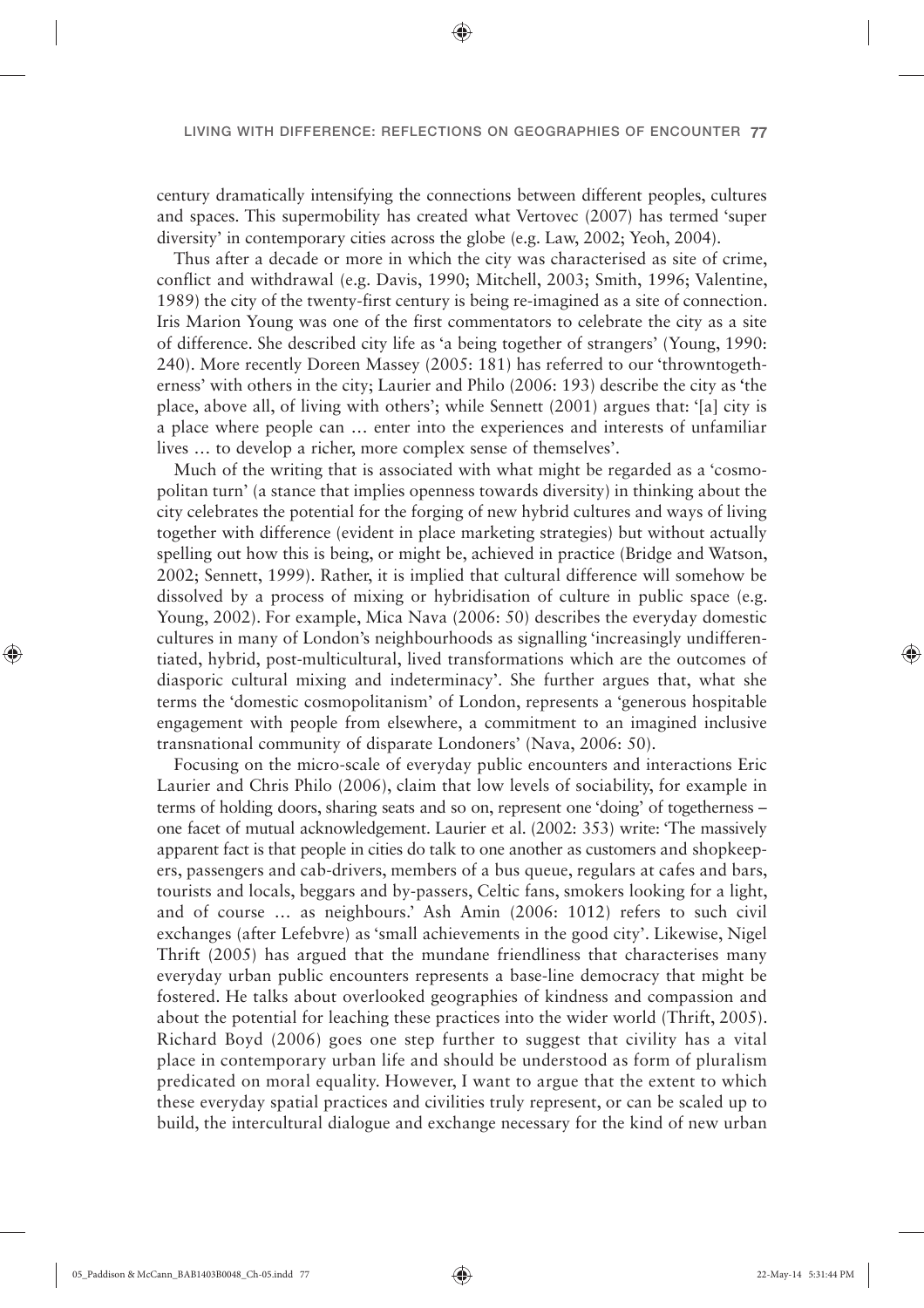citizenship that commentators (Isin, 2000; Staeheli, 2003) are calling for, needs much closer consideration.

Some of the writing about cosmopolitanism and new urban citizenship appears to be laced with a worrying romanticisation of urban encounter and to implicitly reproduce a potentially naïve assumption that contact with 'others' necessarily translates into respect for difference. In this chapter I therefore draw on original material from a research project about white majority prejudice, to think more closely about what Sennett (2000) refers to as the importance of the 'collectivity of space'. I begin by critiquing some of the work celebrating urban encounters through using empirical examples of where contact with difference leaves attitudes and values unmoved, and even hardened, before going on to consider debates about what kind of encounters produce what might be termed 'meaningful contact'. By this I mean contact that actually changes values and translates beyond the specifics of the individual moment into a more general positive respect for – rather than merely tolerance of – others. In doing so, I identify a paradoxical gap that emerges in geographies of encounter between values and practices.

The empirical material employed in this chapter comes from a qualitative research project funded by Citizenship 21 as part of a two-stage investigation into the nature of prejudice (Valentine, 2010). This study addressed negative social attitudes towards a range of minority groups, including lesbians and gay men, transsexuals, disabled people and so on, not just minority ethnic and migrant communities. In the first stage MORI (a social research company, now known as MORI IPSOS) conducted a nationwide questionnaire survey about prejudice for Citizenship 21. The survey asked respondents which groups, if any, they felt less positive towards. It was completed by 1,693 adults who were interviewed across 167 constituency-based sampling points. The data was weighted to reflect the national population profile. The results of the poll were published in a report titled *Profiles of Prejudice* (Citizenship 21, 2003).

The subsequent qualitative study upon which this chapter draws was funded by Citizenship 21 to understand some of the patterns identified in the national survey. It involved nine focus group discussions and 30 in-depth autobiographical interviews with white majority participants. The research design included both group and individual methods because previous research has shown that some individuals feel more comfortable expressing particular attitudes in a social context with others, whereas others may only talk freely in a private, one-to-one situation. The focus groups were used to look at shared values and general issues, whereas the individual interviews were designed to examine the particular processes that shaped individuals' biographies and the development of their social attitudes. Like the survey, this qualitative research focused on the white majority informants' attitudes towards a range of minority and marginalised social groups (including, for example, disabled people, lesbians and gay men, transsexual people, gypsy and travellers, women, children and young people, asylum seekers, minority ethnic and faith-based communities). In this sense this research extends much of the writing about geographies of encounter because it focuses on a complex range of intersecting differences rather than adopting the more common bipolar approach of considering only relations between white majority and minority ethnic groups.

◈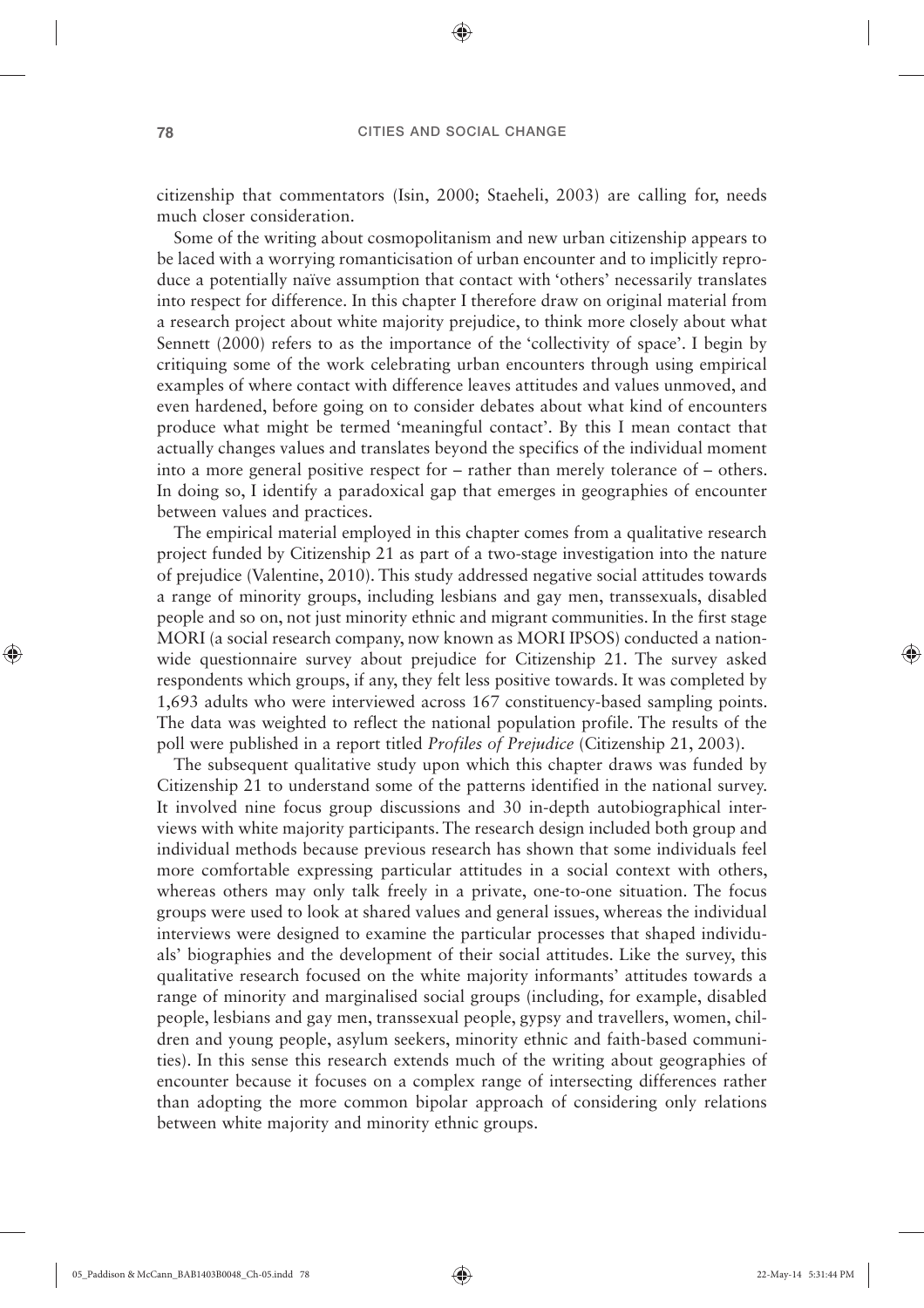The qualitative research was based in three contrasting UK locations: London, the West Midlands and the South West. Details of the specific locations are withheld to protect the anonymity of those who participated in the study. The quotations presented in this chapter are verbatim.<sup>1</sup>

#### PARALLEL LIVES?

There is increasing evidence that contact between different social groups alone is not sufficient to produce respect. Indeed, many everyday moments of contact between different individuals or groups in the city do not count as encounters at all. In a study of social interactions in urban public places in Aylesbury, UK, Caroline Holland and colleagues (Holland et al., 2007) found that although their research sites were frequented by a range of different groups, this did not necessarily mean that there was any contact between the diverse inhabitants. Rather, their observations suggested that while different groups co-existed and even observed each other, nonetheless there was little actual mixing between different users who self-segregated within particular spaces, carving out their own territory. A similar study, by Dines and Cattell (2006) in East London, UK, found that good relations tended to emerge in spaces such as a park attached to a school where the parents' interests and attachments to place were able to converge and evolve. Likewise, Amin (2002) has observed that city streets are spaces of transit that produce little actual connection or exchange between strangers. A process exacerbated by the emergence of a mobile phone culture, which, Cameron (2000) has observed, contributes to incivility in public space as individuals move in and through locations while locked in the private worlds of their conversations with remote others. While other studies have also provided evidence that low-level incivilities still persist, with so-called 'respectable people', including the middleaged and elderly, being most likely to be rude to strangers in interpersonal encounters (Phillips and Smith, 2006).

Beck (2002, 2006; also Beck and Sznaider, 2006) argues that although an internalised globalisation of society has occurred, not everyone sees themselves as part of this cosmopolitanism or will chose to participate in interactions with people different from themselves. Spatial proximity can actually breed defensiveness and the bounding of identities and communities (Young, 1990). Both the Home Office (2001a) and the former Chair of the UK Commission for Racial Equality, Trevor Phillips (2005) (now head of the new Commission for Equality and Human Rights), have raised concerns about self-segregation within some UK communities and similar fears are evident in a Council of Europe report to investigate the resurgence of intolerance and discrimination in Europe (Report of the Group of Eminent Persons of the Council of Europe, 2011).

05\_Paddison & McCann\_BAB1403B0048\_Ch-05.indd 79 22-May-14 5:31:44 PM

◈

<sup>1</sup> Three ellipsis dots are used to indicate minor edits of a few words. Where [edit] is used this is to indicate a more significant chunk of text has been edited out.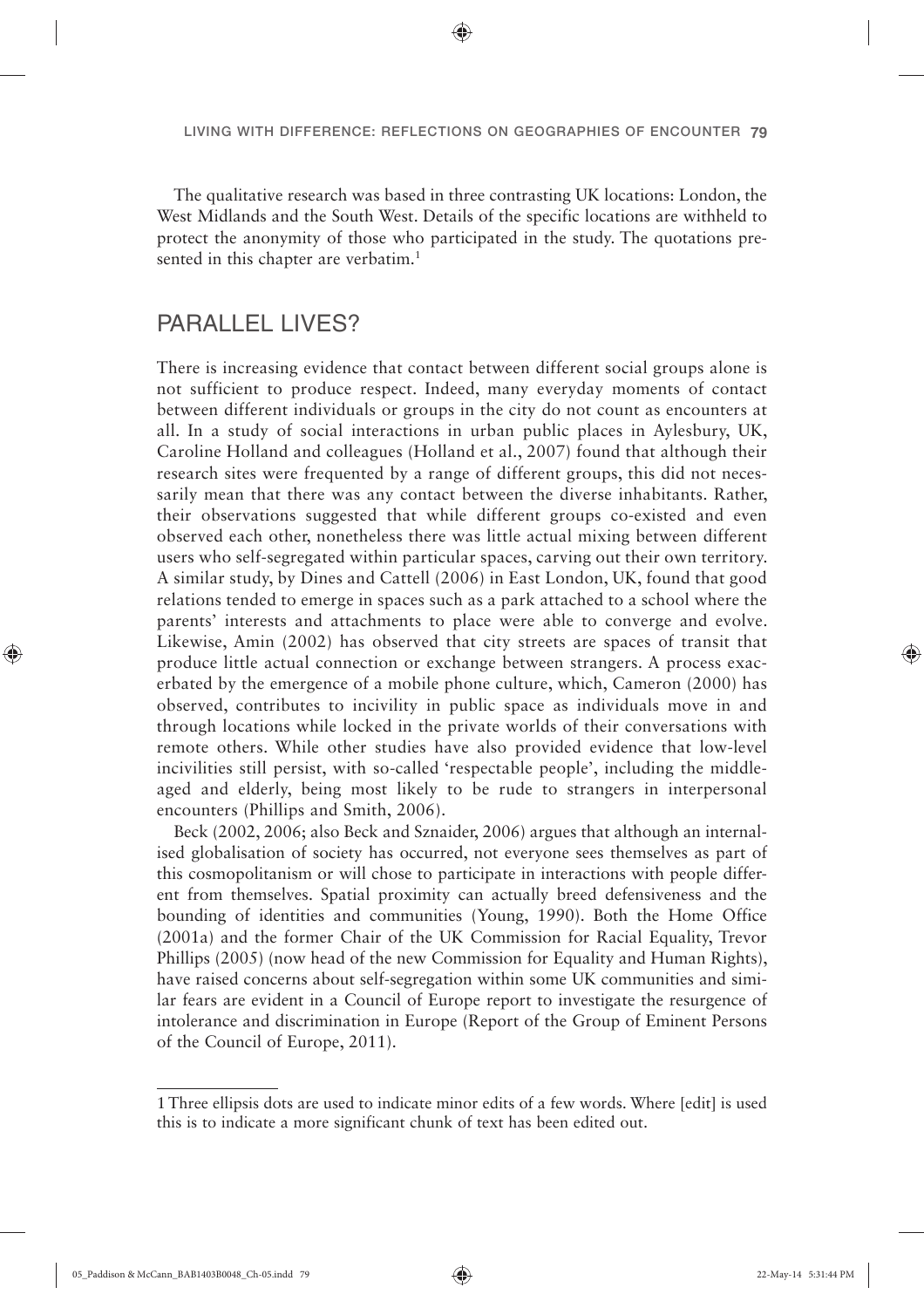#### Intolerance and Prejudice in Europe

Europe is witnessing unprecedented levels of mobility (within and beyond the European Union) and population change as well as rising levels of insecurity generated by post 9/11 terrorism and the current global financial crisis. As such, the Council of Europe is concerned about the rising levels of intolerance towards minority groups and support for xenophobic and populist parties in some parts of Europe. There are 85 cities in the world with somewhere between 100,000 and 1 million foreign-born residents, and 30 of these cities are in Europe (Zick et al., 2011: 28).

A study by Zick et al. (2011) found that negative attitudes towards minority groups are widespread in Europe. They conducted a survey of 8,000 people aged 16+ from France, Germany, Great Britain, Hungary, Italy, the Netherlands, Poland and Portugal (a representative sample of 1,000 people from each country). These countries were chosen to reflect the diverse geography of the European Union. Over half of all the European respondents stated that there are too many immigrants in their country, and a similar percentage described Islam as a 'religion of intolerance'. A majority of the respondents also supported sexist statements. Prejudices were most evident in Poland and Hungary and least prevalent in the Netherlands. For example, over 70 per cent of survey respondents from Poland expressed anti-Semitic views compared with only 17 per cent from the Netherlands, and 88 percent of the Polish respondents opposed same-sex marriage for lesbians and gay men compared with 17 percent of Dutch respondents (Zick et al., 2011).

Such attitudes matter because they can be translated into actual discrimination and hate crime. The Intolerance, Prejudice and Discrimination study (Zick et al., 2011: 14) found that respondents who expressed most prejudices are also more likely 'to oppose the integration of immigrants, to refuse them equal political participation and to use violence against them'. The European Council is concerned that rising intolerance might also cause the creation of parallel or segregated societies within European cities, the loss of democratic freedoms and possible clashes between the perceived rights and freedoms of different minority groups (especially between freedom of expression and religious freedom).

The European research from the Intolerance, Prejudice and Discrimination study (Zick et al., 2011) suggests that prejudice towards minority groups increases with age and is also associated with feeling politically powerless, being disadvantaged and holding authoritarian political views (e.g. wanting a strong leader, or supporting the death penalty), and is reduced by education and income. In contrast, positive attitudes towards difference can be fostered by contact – particularly firm friendships with, or trust in, others.

A report by the UK Home Office community cohesion independent review team described a picture in which: '[S]eparate: educational arrangements, community and voluntary bodies, employment, places of worship, language, social and cultural networks, means that many communities operate on the basis of a series of parallel lives. Their lives often do not seem to touch at any point, let alone overlap and promote any meaningful interchange' (Home Office, 2001: para 2.1). Indeed, Debbie Phillips (2006) has recently demonstrated that contrary to popular stereotypes of British Muslims as self-segregating and culturally inward-looking, her research participants had a range of housing aspirations and neighbourhood preferences, and

◈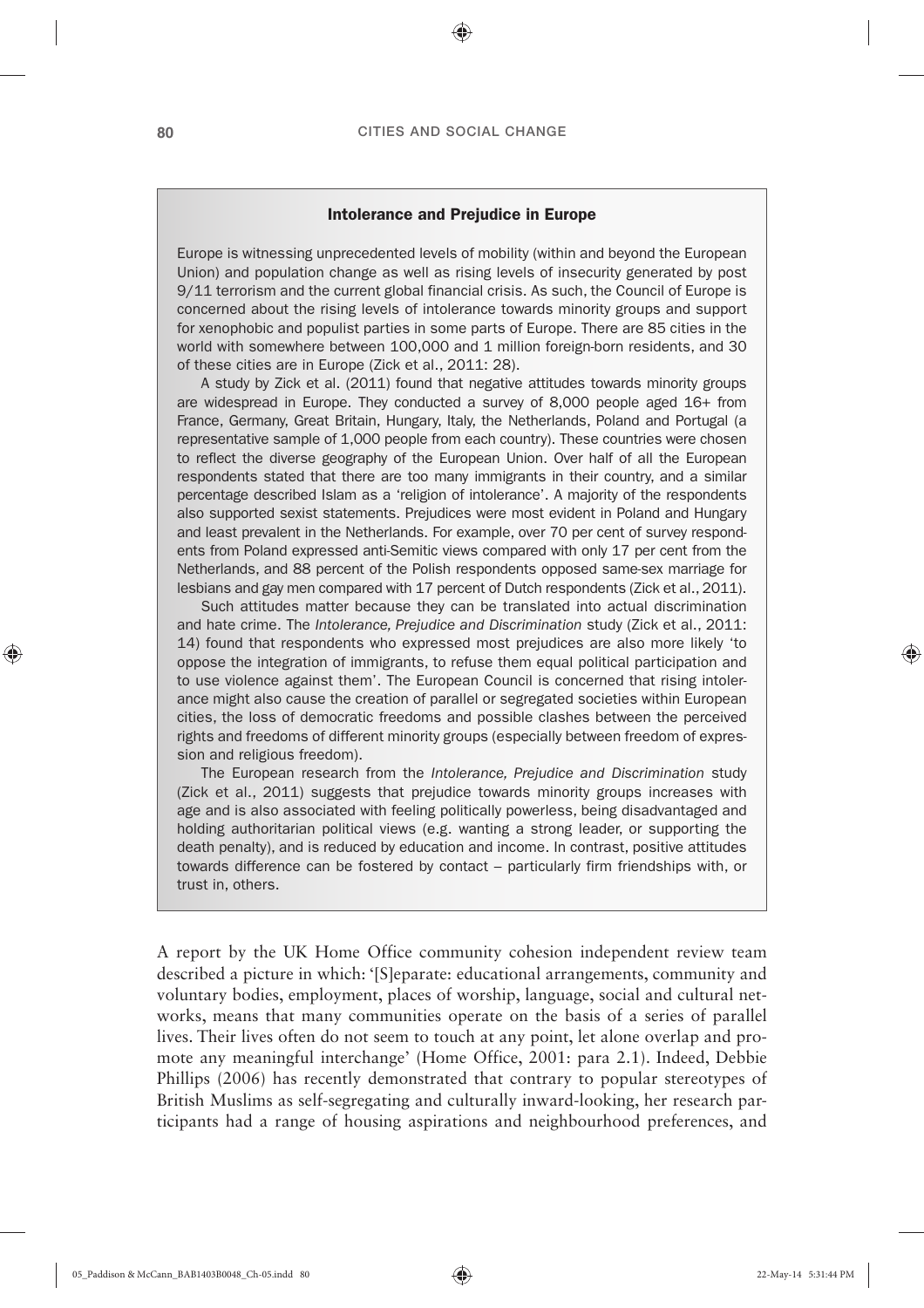some had sought to live in mixed neighbourhoods. However, these preferences for greater interaction with people from other backgrounds were frustrated by white self-segregation in the suburbs, institutional racism in housing markets and racial harassment.

Indeed, it is close proximity which often generates or aggravates comparisons between different social groups in terms of perceived or actual access to resources and special treatment. The West Midlands site where this research was conducted is an area of relative social and economic deprivation. Many of the informants were in comparatively low-income or unstable forms of employment and had either housing or health concerns relating to themselves, their children or older parents. They told community-based narratives of injustice and victimhood, for example that migrants are stealing jobs, that minority groups such as Muslims, lesbian and gay men and disabled people are receiving unfair cultural support or legal protection and so on. In both forms of account – of economic and cultural injustice – minority groups were represented as dependent on the State. This position of parasitism was contrasted in these narratives with the perceived unacknowledged rights and contribution to society of the white majority community. The research in London was conducted in one of the most culturally diverse boroughs, having an indigenous white working-class population as well as significant Afro-Caribbean, South Asian and Turkish communities and a growing number of refugee and asylum seekers. This area has also undergone a process of gentrification in the past ten years and so is also socio-economically diverse. Here, the white majority interviewees' accounts were also laced with examples of perceived economic and social injustices. These included claims that minority groups were taking advantage of the welfare system and receiving preferential treatment in terms of benefits, housing and health care as well as receiving financial and political support for their own faiths, languages and wider cultural practices. In each research location such narratives provided the basis for the interviewees' justifications of their openly held prejudices towards minority groups in the local neighbourhood (Valentine, 2010), as these quotations demonstrate:

*They forget that they've been born and bred here* [referring to British minority] ethnic groups] *but they're not putting anything into the country … you know they're taking … you know people who haven't worked for over 20 years and they're getting this, that and the other, to me they're not putting anything in … Because most people round here they're workers, they've always worked and everything and everybody works.* (woman, 60s, West Midlands)

- *R1: To be truthful, it's like they had a mosque put on Station Road and on a quiet day, like a Sunday morning you will hear it, yeah. R2: Wailing*
- *R1: To be truthful when I hear it I do, I will say I feel like I'm in some other country, do you know what I mean?*

*Interviewer: Its cultural strangeness?*

05\_Paddison & McCann\_BAB1403B0048\_Ch-05.indd 81 22-May-14 5:31:44 PM

◈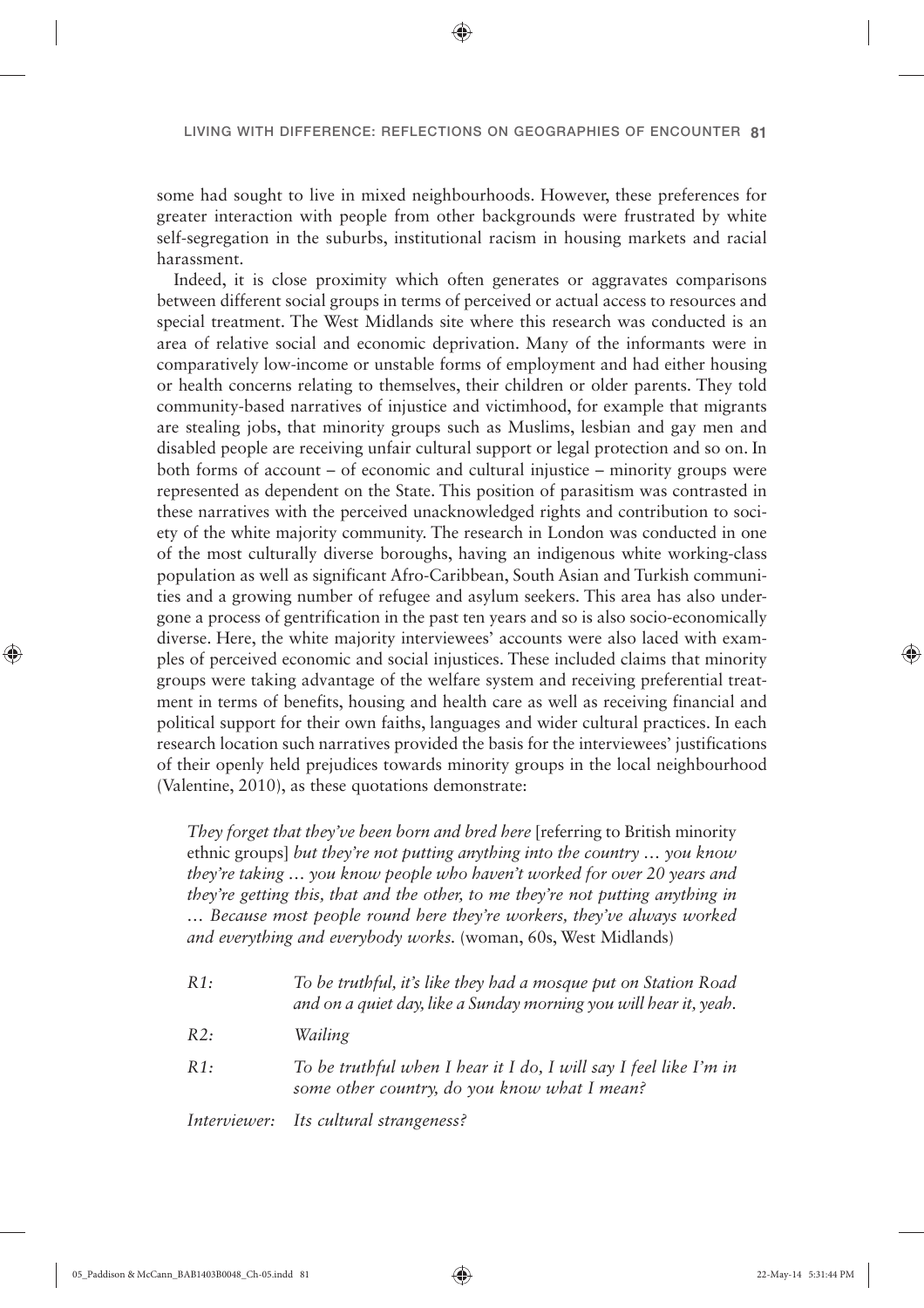#### **82** CITIES AND SOCIAL CHANGE

◈

| R3:          | Yeah it is strange.                                                                                                                                                              |
|--------------|----------------------------------------------------------------------------------------------------------------------------------------------------------------------------------|
| R4:          | It doesn't mix.                                                                                                                                                                  |
| $R1$ :       | No, it don't feel right to have that on your doorstep anyway.<br>But they've built that when they should I think have other<br><i>important things to build</i>                  |
| R2:          | There's schools and hospitals that are needed and they build<br>a mosque. They closed the children's hospital  that chil-<br>dren's hospital had been there for years and years. |
| Interviewer: | so the mosque you're saying?                                                                                                                                                     |
| R2:          | It was taken from taxpayers' money                                                                                                                                               |
| $R1$ :       | It came from the council it shouldn't have  it's a grievance.<br>(London, focus group)                                                                                           |

In the context of such personal and community insecurity it is possible to see why some people find it hard to have mutual regard for groups they perceive as an economic or cultural threat. Indeed, being prejudiced can actually serve positive ends for some people, for example by providing them with a scapegoat for their own personal, social or economic failures (Valentine, 2010). This means that prejudiced individuals can have a vested interest in remaining intolerant despite positive individual social encounters with communities/individuals different from themselves. Perhaps not surprisingly, then, everything from hate crimes and violence, to discrimination and incivility, motivated by intolerance between communities in close proximity to each other, are commonplace. The geography literature documents many examples of socially mixed neighbourhoods that are territorialised by particular groups and rife with tensions over different ways of 'doing' and 'being' in shared space (Watt, 1998; Watt and Stenson, 1998; Webster, 1996). These include not only power struggles and conflicts over the ownership and control of public space between different ethnic groups but also between people of different ages – particularly between teenagers, who often feel unjustly marginalised in public space by adults, and the elderly who are commonly fearful of groups of young people in what in effect are often age-segregated neighbourhoods (Valentine, 2004, Vanderbeck, 2007). Indeed, contact with any manifestation of difference – in the neighbourhood or elsewhere – can breed frustration and indeed generate different scales of resentment from rudeness in one-to-one situations to the threat of vigilante action. The following quotations illustrate some of the everyday tensions in neighbourhoods and workplaces:

*You know they have come from a country where they chuck their rubbish in the street and that's it, that's the end of it. Dogs come and eat it whatever, and the cats, and it rots away and it stinks and everything. And they seem to think that they can still do [it] here … they don't abide by our rules.* (West Midlands focus group)

◈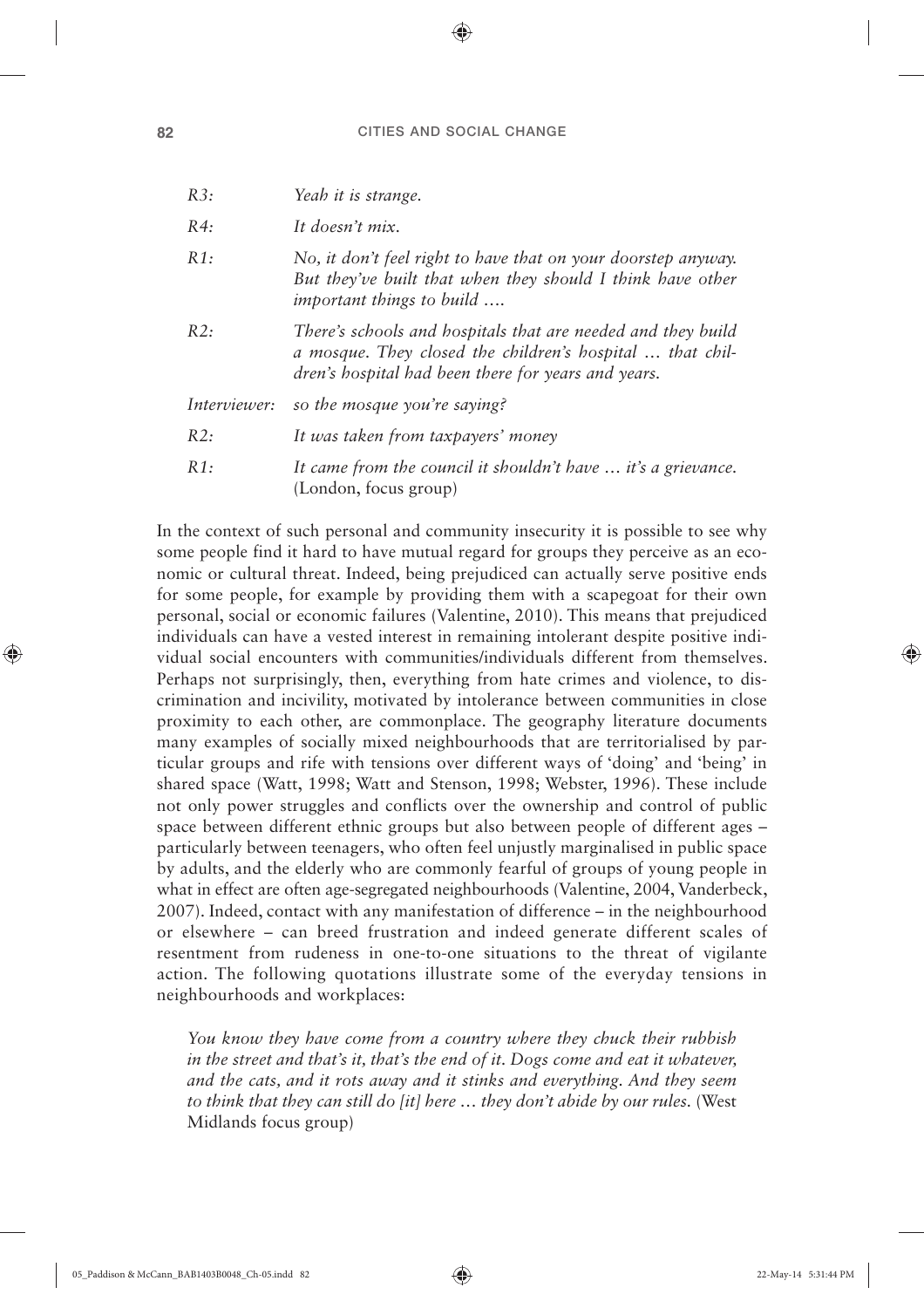*I can remember at least on one occasion, working with a colleague who's got a physical disability and I guess getting pissed off with his immobility in the classroom. Cos I was kind of like … well I was kind of running what was going on and he would be, kind being slow or immobile or whatever.* (male, 30s, London)

Even where contact is instigated between different social groups, for example in the institutional space of the school, rather than generating intercultural exchange it can actually be socially divisive. Here the social studies of childhood and youth literatures includes evidence of the repetition of gender, sexual, class and race practices amongst young people which cement, rather than challenge, animosities (Valentine, 2004).

Nonetheless, despite the often parallel lives of different groups within the city, it is true that people do – as Laurier, Philo, Thrift and others have observed – generally behave in courteous ways towards strangers in public space including the performance of everyday acts of kindness. Thrift (2005: 147) characterises these everyday moments as providing 'resevoirs of hope'. However, the evidence of my research on white majority prejudice is that we should be careful about mistaking such takenfor-granted civilities as respect for difference. As Cresswell's (1996) seminal book – *In Place/Out of Place* – demonstrated, the production of space is shaped by normative codes of behaviour. Encounters in public space therefore always carry with them a set of contextual expectations about appropriate ways of behaving which regulate our co-existence. These serve as an implicit regulatory framework for our performances and practices. As Smith and Davidson (2008) argue – echoing in some respects the classic work of Elias (1978) – urban etiquette matters because 'publicly reiterated performances of social mores define an individual's persona' (p. 233). Since the enlightenment, dominant western discourses have associated civility and etiquette with notions of moral and aesthetic development. Individuals therefore regularly act out mundane and ritualised codes of etiquette such as holding open doors for, or exchanging banalities in queues with, 'others' because these conventions are sedimented into public modes of being and are constitutive of our self-identities as citizens. Indeed, for some of my informants, behaving in a civil or decent way in public, regardless of your privately held views and values, is what Britishness is all about. As such, this urban etiquette does not equate with an ethics of care and mutual respect for difference. For example, Jim, who admits to holding openly, in some cases quite extreme, prejudices, nonetheless describes the civilities he exchanges with new migrants in his neighbourhood.

*All these … have come over, you don't know if there's a terrorist amongst them … There's one, there's a college up here, and he comes home and comes [past] here, and … he talks pretty good English. At first he didn't want to talk English, you know what I mean? I don't know why, I'm talk*ing. Then all of a sudden he got to know me like. Cos I used to clean the car *outside there sometimes, outside their house, clean my car, you know what I mean. He'd stand on his step and he used to watch me, like and talking and I used to go 'alright'. And I go out now, since I started saying hello to* 

◈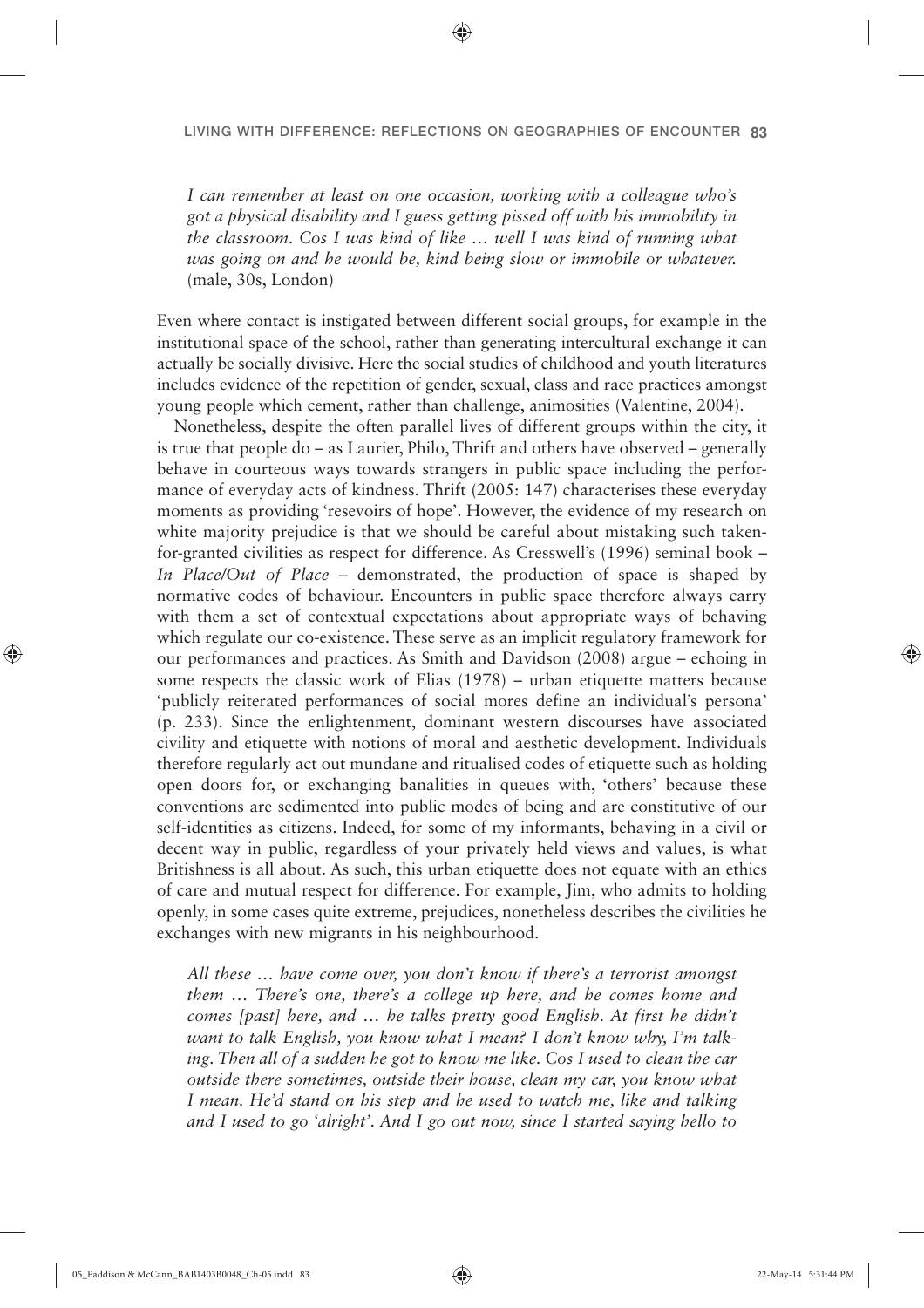*him, and they come out to chat … like we've all, been neighbours for years* [laughs]. (male, 60s, West Midlands)

Such civil encounters represent a tolerance of others in shared space. However, tolerance is a dangerous concept. It is often defined as a positive attitude yet it is not the same thing as mutual respect. Rather, tolerance conceals an implicit set of power relations. It is a courtesy that a dominant or privileged group has the power to extend to, or withhold from, others. Waltzer (1997: 52), for example, writes: 'toleration is always a relationship of inequality where the tolerated groups or individuals are cast in an inferior position. To tolerate someone else is an act of power; to be tolerated is an acceptance of weakness.' The danger of everyday civil encounters therefore is that they obscure or leave untouched this question of who has the power to tolerate, and therefore wider issues of equality and mutuality (Weymss, 2006).

Moreover, some of my informants argued that encounters in contemporary public space are regulated by codes of so-called 'political correctness' to such an extent that they feel obliged to curb the public expression of their personal prejudices and negative feelings. Their actual attitudes are only allowed to leak out in 'privatised' spaces, such as at home or when part of a 'closed' group of friends. These are spaces where they know their opinions will be shared and validated, and that even if challenged, will have no wider public or personal consequences for them. In this way, anti-discrimination legislation regulates public civilities but not private moralities; while prejudice-reduction initiatives rarely address spaces like the home. This quotation captures the privatised nature of many prejudices.

*I don't think we'll change people's attitudes. I mean I know just from like doing my job in working for the Council, they've got a policy of you know fair discrimination … I think it makes people in fear of it … it makes people think more before they speak, be more careful about what they say about minority groups, so you know you can't sort of like, voice your opinions, so I think it makes people tread on egg shells*. (male, 20s, West Midlands)

Moreover, some informants who identified themselves as holding liberal values and of having a conscious desire to be non-prejudiced, nonetheless described themselves as being fearful of contact with minority groups because of what Sennett (2003: 22) might term the 'anxiety of privilege'. They talked about being aware of, and uneasy about, their own economic and cultural positions of power, yet did not know how to show respect across the boundaries of inequality. Fearful of being condescending or 'getting it wrong' and causing offence, they eschew encounters with difference (an option in part facilitated by their privilege) and in doing so produce the very effects of which they are fearful, as this woman describes:

*If you see someone in a wheelchair I do think oh there's someone in a wheelchair and you know how people say you know all the bad things that happen to disabled people, like people talking to the person pushing them or shouting or whatever… All this flashes through my mind and I think act normal,* 

◈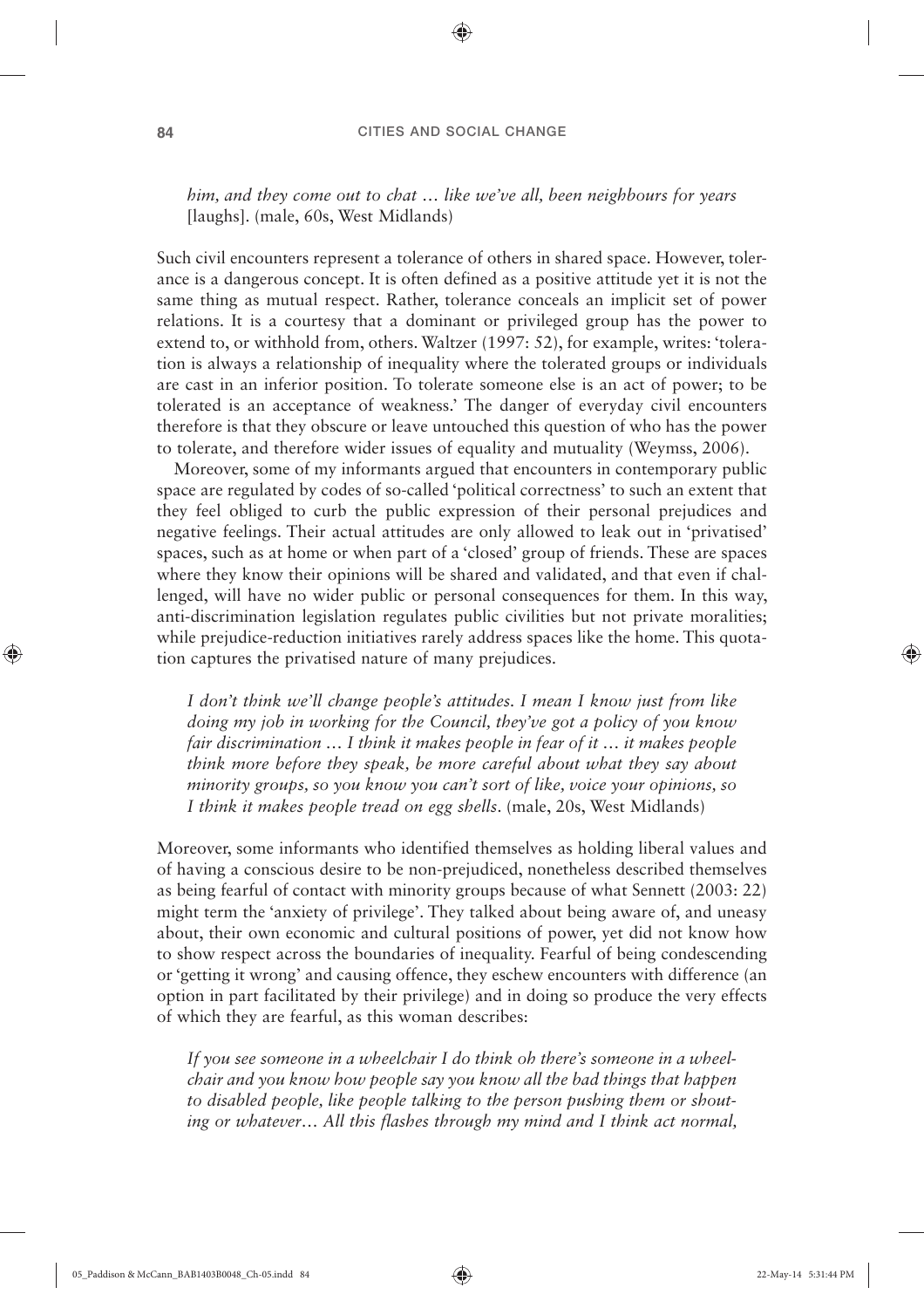LIVING WITH DIFFERENCE: REFLECTIONS ON GEOGRAPHIES OF ENCOUNTER **85**

◈

*act normal, ... My brain automatically goes onto things you shouldn't do and the things you are told are bad … and I get paranoid that I'm going to do one of these things … I can't act natural.* (woman, 20s London)

In both situations – where a person holds prejudiced values and yet behaves in a polite way in public encounters with minority groups; and where a person holds liberal values and yet behaves in an implicitly disrespectful way towards others by avoiding encounters with difference – a clear gap is evident between individuals' values and practices in public space. If we are to produce meaningful contact between majority and minority groups which has the power to produce social change, this gap needs to be addressed. We need to find ways in which everyday practices of civility might transform prejudiced values and might facilitate liberal values to be put into practice.

## SPACE OF INTERDEPENDENCES AND CULTURAL DESTABILISATION

Writing in the aftermath of race disturbances which took place in three British cities (Oldham, Burnley and Bradford) in 2001, Amin (2002) recognised that proximity on its own is not enough to bring about social transformation. Rather, he argued that we need to create spaces of interdependence in order to develop intercultural understanding. If, as Ahmed (2000: 279–80) argues, 'collectives are formed through the very work that we need to do in order to get closer to others', then the question for geographers is what work needs to be done – and in which kinds of spaces – to generate this interdependence?

#### Creating Dialogues Across Difference

In 2008 the Council of Europe published a white paper on intercultural dialogue – Living Together as Equals in Dignity. This argued that the skills or competences to enable people to live with difference are not necessarily automatically acquired but rather need to be taught and practised from childhood. It identified the need for such training at school but also through life-long educational programmes and informal education. A number of initiatives have been developed by groups within specific countries to find practical responses to how we might live with difference. For example, the Bielany Cultural Centre in Warsaw hosts a series of events including lectures, films, performances, photography and art exhibitions to bring people together from different communities to challenges stereotypes and to encourage participants to improve their knowledge of each other (www.yepp-community.org/yepp/cms/index.php). There are also pan-European initiatives as well; for example the Council of Europe holds annual youth peace camps to bring together young people from regions of Europe where there are conflicts. They take

(Continued)

⊕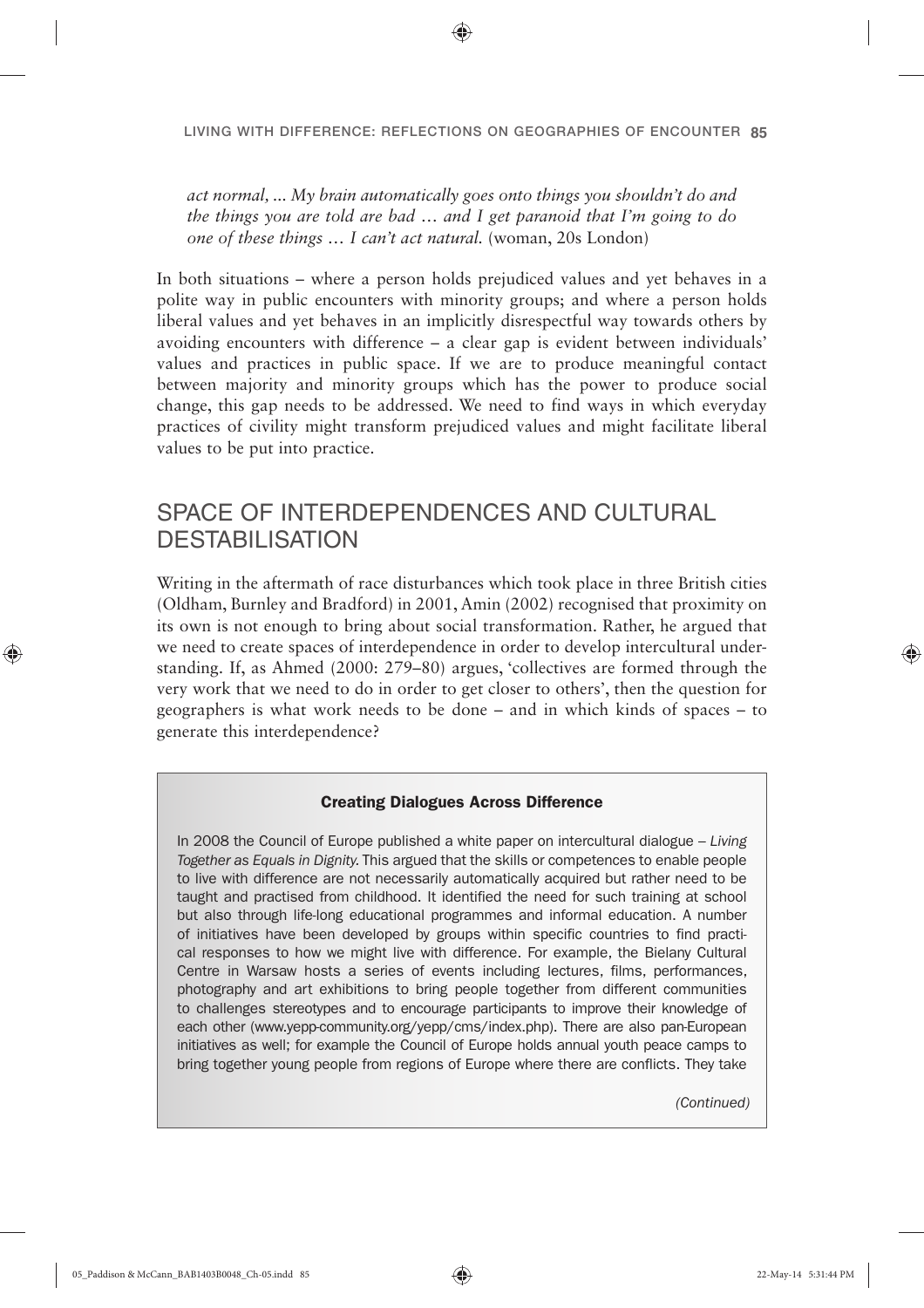#### (Continued)

part in education and training sessions about human rights, conflict resolution and intercultural dialogue (see the Report of the Group of Eminent Persons of the Council of Europe, 2011 – www.coe.int).

There are many non-western consensus based ways of developing dialogues across difference too. Indaba is one such concept. This is a Zulu or Xhosa term from southern Africa, for an important meeting held by izinDuna (principal men), in which the participants gather together in a space to address and resolve a problem or conflict. Everyone has an equal voice and the group stays in communion with each other until they can find a common position or story upon which they can all agree (although there are similar consensus models in other parts of Africa too). This southern African model of addressing conflict was recently adopted by the Archbishop of Canterbury, Rowan Williams, at the decennial Lambeth Conference of Anglican bishops, to create a dialogue across difference between those members of this global faith network who are opposed to the ordination of gay bishops, and blessings for same-sex partnerships and those who want equality for lesbians and gay men.

For Amin (2002: 959) interdependence is best achieved in what he terms the 'micropublics of everyday social contact and encounter' rather than engineered through larger-scale events like public festivals or policies framed in terms of rights and obligations at the national scale. These 'micro-publics' include: sports or music clubs, drama/theatre groups, communal gardens, youth participation schemes and so on. They represent sites of purposeful organised group activity where people from different backgrounds are brought together in ways that provide them with the opportunity to break out of fixed patterns of interaction and learn new ways of being and relating (Amin, 2002). Sandercock (2003) shares Amin's characterisation of micropublics as sites of not only cultural exchange, but also cultural destabilisation and transformation. This analysis is extended further by Nava (2006) who uses the term 'domestic cosmopolitanism' to signal that she understands cosmopolitanism to emerge from engagements with otherness, not just in the micro-publics of the city (which she defines somewhat differently from Amin to include more abstract sites such as the street and the shopping centre, as well as spaces organised around purposeful activity like the baby clinic, the gym and the dance floor), but also in the space of the home. Here, she argues: 'the intimate albeit mediated form of TV must also be included here insofar as, cumulatively it generates in the familiar domesticscape of the living room an increasing deterritorialisation of the globe by normalising difference in the spheres of music, fashion even politics although often against the message of individual programmes' (Nava, 2006: 49–50).

Rather than leaving to chance the emergence of openness to otherness, some writers have argued that the commercial hospitality industry (Bell et al., 2007) and also design (Fincher, 2003; Fincher and Iveson, 2008; Rishbeth, 2001) can play important potential parts in fostering integration and interaction between different groups. Bell (2007), for example, argues that hospitality should not merely be seen as an instrumental or economic exchange but might also offer broader possibilities

⊕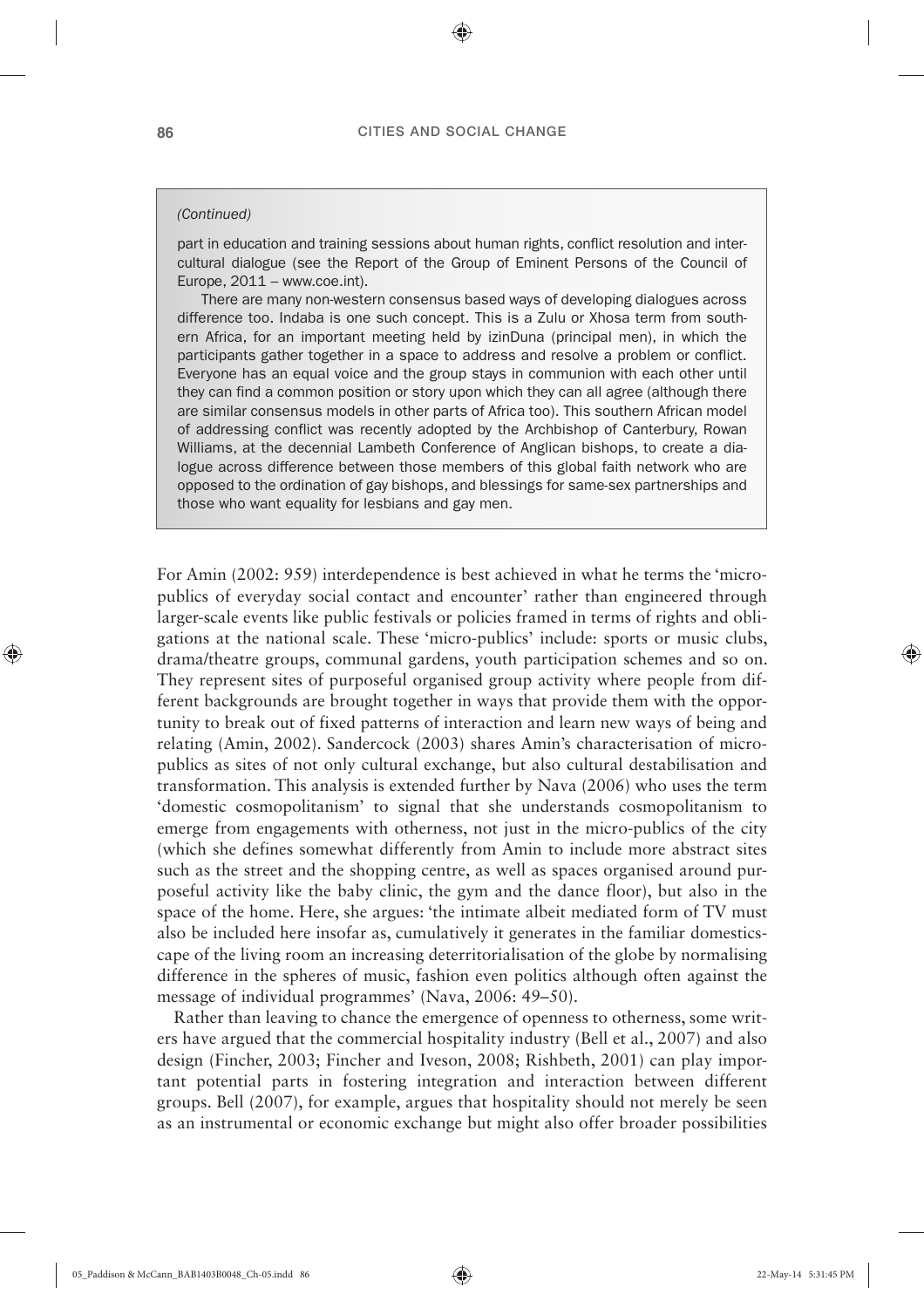for transforming urban public culture; while Fincher and Iveson (2008) suggest that the creation of conviviality as a state of encounter should be an intent of planning. Here, they identify the characteristics of particular spaces where they believe this productive activity can be produced or facilitated. Libraries, they argue, are spaces of encounter that have a *redistributive function*. They offer free and – facilitated by design – equal access and a safe space for individuals and groups. The information resources and provision of areas to sit and read or drink coffee can enable users to mutually negotiate their common status as library users and to build social capital. Community centres in contrast are spaces which emphasise *recognition*. Social encounters in these spaces are relatively informal and can quickly become familiar or home-like through repeated visits. As such, these encounters are not completely incidental like meetings on the street, but neither are they as organised and purposeful as 'micro-publics' such as sports clubs and drama groups. They can also operate as therapeutic spaces because they provide the chance for individuals to show an interest in or support for the well-being of others (Conradson, 2003).

These diverse accounts of how we might begin to build – what Ash Amin (2004: 43) has called a 'politics of connectivity' through specific spaces – however, need to be treated with a degree of caution for two reasons. First, inter-group contact – while potentially beneficial in reducing majority prejudice – can be very stressful for minority groups. They may be unsure of how they will be received (Crocker et al., 1998); may not welcome the burden of representation (Bassi, 2003); and may even dread such encounters because their experiences of marginalisation and discrimination taint their willingness to engage in relations with majority groups. For example, deaf people's everyday experiences of discrimination in public space – as a cultural and linguistic minority – are so negative that they have developed separatist spaces of withdrawal from hearing society and are often reluctant to engage with hearing people unless it is on their own terms (Valentine and Skelton, 2003, 2007). Whereas, other studies have identified *gendered* and *generational* divisions in terms of opportunities for, and types of encounter between respondents from minority ethnic communities and the white majority population (Uitermark et al., 2005; Valentine et al., 2009). For example, different generations have their own normative values and practices because of the particular socio-economic and political contexts within which they are born (Vanderbeck, 2007); while the voices of women are often underrepresented in formal 'community' consultation processes and organisations. We need to think more carefully therefore about which types of encounters are sought, and by whom, and which are avoided, and by whom. The same contact may be read and experienced very differently both between, and within, majority and minority groups (cf. Bell et al., 1994) and may have unrecognised negative outcomes for particular individuals. As such we need to pay more attention to the *intersectionality* of multiple identities (not just to ethnicity), and particularly to consider which particular identifications these purposeful encounters with difference are approached through, and how these encounters are systematically embedded within intersecting grids of power (Valentine, 2007).

Second, if a common ethics of care and mutual respect emerges from these particular kinds of purposeful, organised micro-public encounters – which I am not

◈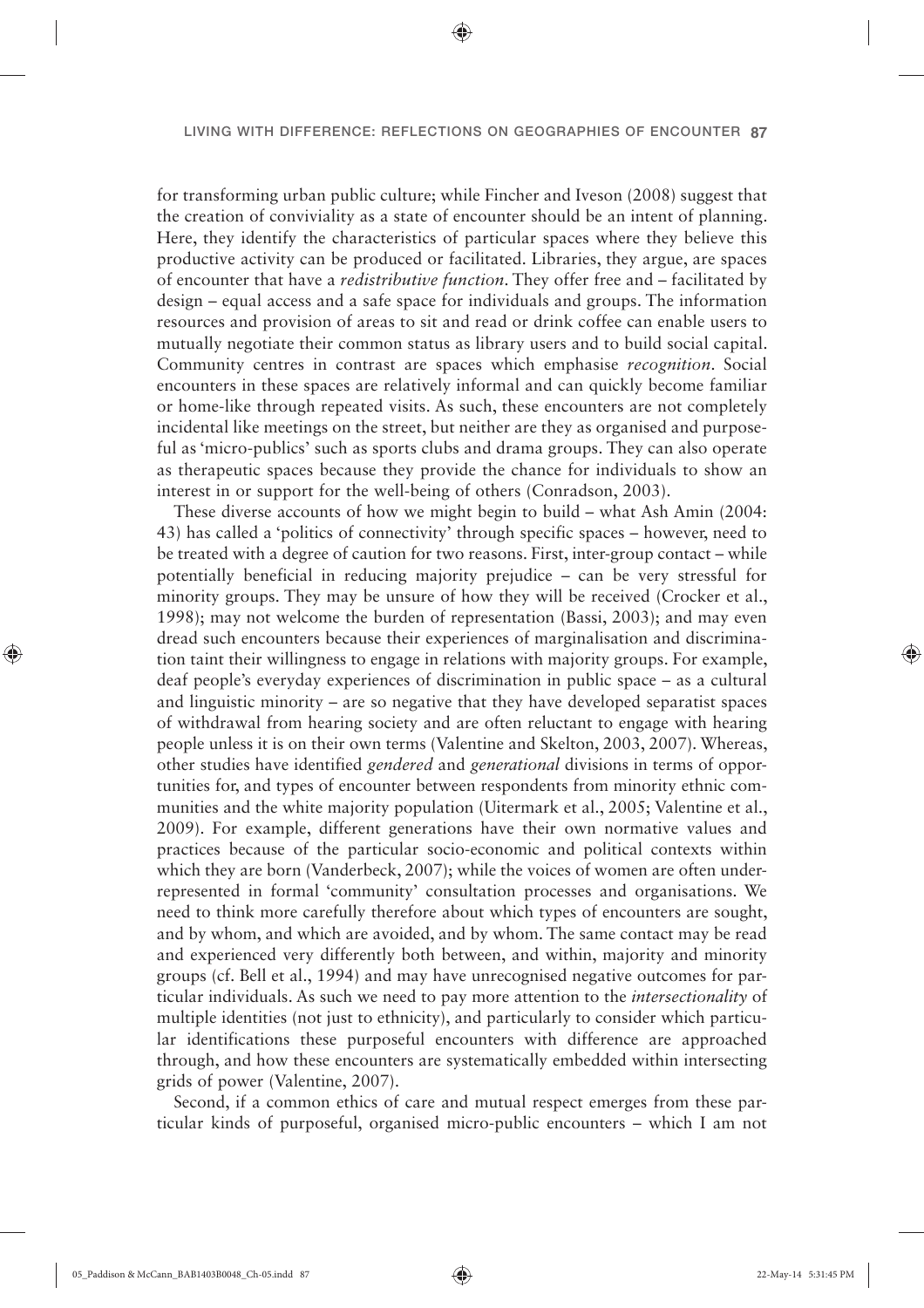◈

necessarily sure it always does – then how can this connectivity be sustained and scaled up in both space and time beyond these moments?

## SCALING UP A POLITICS OF CONNECTIVITY

Ash Amin (2002) argues that 'micro-publics' are spaces that can transmit wider intercultural understanding and social transformation because they are sites of cultural destabilisation. Taken at face value this expectation appears plausible. Research on the causes and transmission of prejudice (Allport, 1954) suggests that when an individual has a negative experience with a member of a minority group as part of routine everyday encounters, this moment is often mobilised to produce and justify powerful negative generalisations about the whole population that the minority individual is seen to represent. We might expect therefore that positive encounters with individuals from different social groups in micro-publics, such as the sports club, drama group or communal garden, might also produce correspondingly powerful positive changes in attitudes towards minority populations in general.

However, the evidence of my research is that this is not the case. Positive encounters with individuals from minority groups do not necessarily change people's opinions about groups as a whole for the better, at least not with the same speed and permanence as negative encounters. In other words, in the context of negative encounters minority individuals are perceived to represent members of a wider social group, but in positive encounters minority individuals tend to be read only as individuals. In the following quotations, informants describe friendships and family relationships with individuals who are lesbian and gay, and who are of dual heritage yet they then go on to articulate homophobic and racist comments respectively, demonstrating the limits of encounter with difference:

*I'm an open guy, I've had some gay friends and lesbians. I got on very well with them, and I find them funny. I find them, in the most part to be quite well educated as well, you know. They know how to party, I'm all for that. I just think there could be people out there that well, it's [social change] going … just a wee bit too fast … I mean when you see the [lesbian, gay and bisexual pride] rallies at Parliament Square and places like that. I mean I've been working in my van and I've been sitting parked up, and you see two guys … and then they're really camp and they're trying to get their message across. They're going about it in completely the wrong way, because all they're doing is disgusting people. When you have families and mothers and kiddies walking along the pavements, and they're camping it up and two guys kissing and … they're going over the top, they're not going to get much of a sympathy vote there.* (male, 50s, London)

*R1: I've got blacks in my family, my grandson's half baked. I'm not racist but they've let them all in, they're taking over the country.*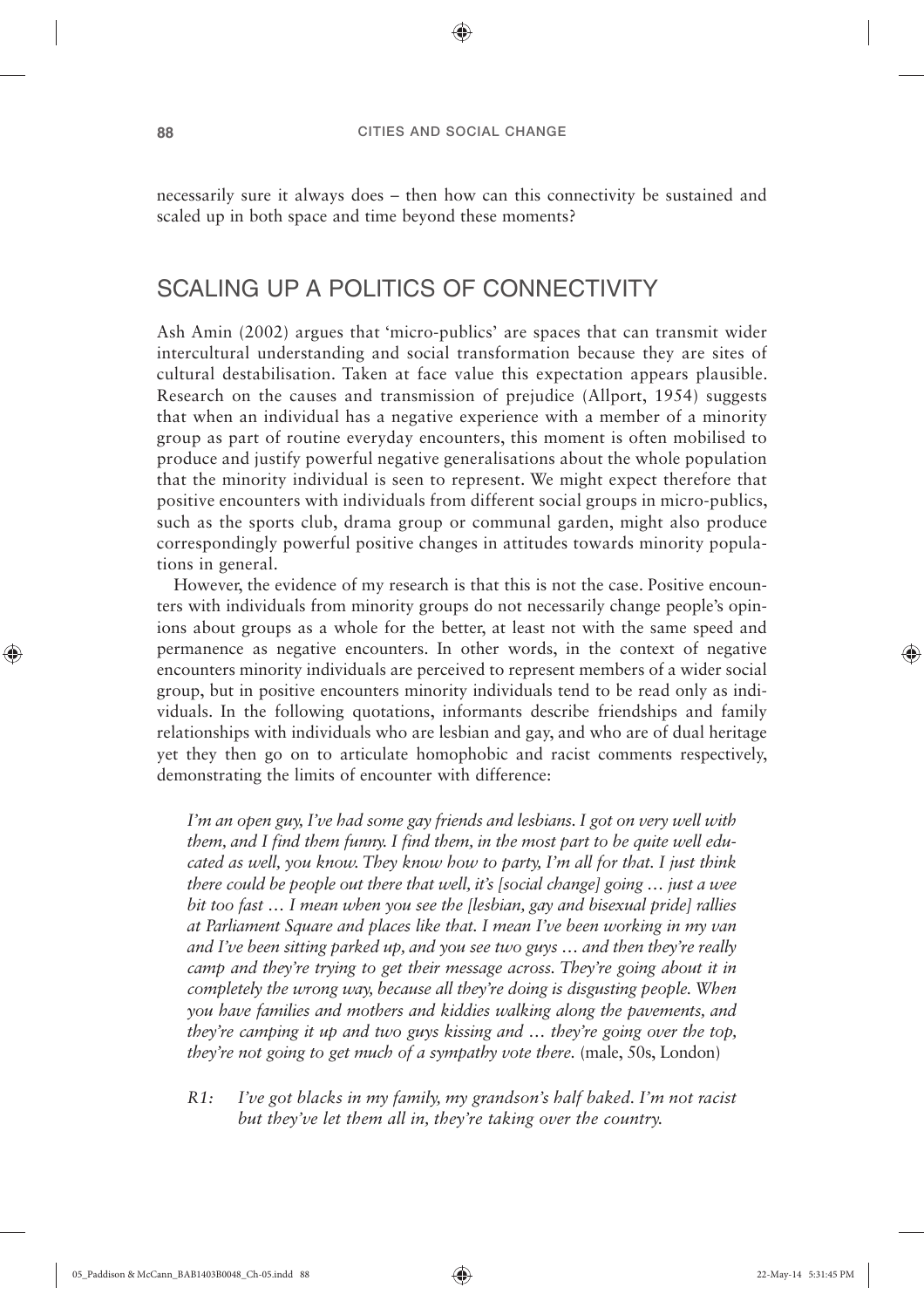- *R3: I think she's got a very good point*
- *R2: My son can't even get a flat* [edit]
- *R1: There's nothing worse than when you're standing, especially in the street, and walk to the bottom and you walk from the bottom to the top and you haven't heard an English word spoken.* (focus group, London)

These examples of the failure of individual contact to produce generalised respect for difference explain why there was no contradiction between Jim's story – quoted earlier – of exchanging everyday civilities with his neighbours who are asylum seekers while cleaning his car, and his support for a right-wing, anti-immigration political party.

The reason that such individual everyday encounters do not necessarily change people's general prejudices is because they do not destabilise white majority community-based narratives of economic and/or cultural victimhood. It is these narratives – that have a geographical dimension, differing in their focus in different places according to specific local socio-economic contexts – which enable people to justify their prejudice, and not to recognise their own attitudes as constituting prejudice, because they believe their views to be predicated on wellfounded rationales (Valentine, 2010). This informant explains when prejudice is not prejudice but fair comment:

*Obviously there's prejudice in the world that we live in. [It's a] prejudice society. But obviously prejudice is a logical response to sort of phenomenon and so therefore if it can be explained, if you have a certain doubt or a certain feeling about something then if, if it can be explained you know logically then therefore then it isn't prejudice.* (male, 40s, London)

The certainty in respondents' justifications of their prejudices makes them hard to challenge, especially where groups feel they have little ability to control events and that they are being treated unfairly. I would suggest therefore that more emphasis needs to be placed, not just on immediate contact experiences, but on how people's accrued histories of social experiences and material circumstances may also contribute to their feelings about urban encounters from both sides (i.e. from the perspective of participants from both majority and minority groups). In particular, how do 'real' and 'imagined' feelings of injustice (here, I refer to imagined injustices in the sense that some identified threats are symbolic or future-oriented) – inhibit an emotional bridge being made between people's attitudes to particular individuals and their attitudes to wider social groups.

Encounters never take place in a space free from history, material conditions and power. The danger is that contemporary discourses about cosmopolitanism and new urban citizenship, by celebrating the potential of everyday encounters to produce social transformations, potentially allow the knotty issue of inequalities to slip out of the debate. Yet, the informants who participated in my research that had the most

⊕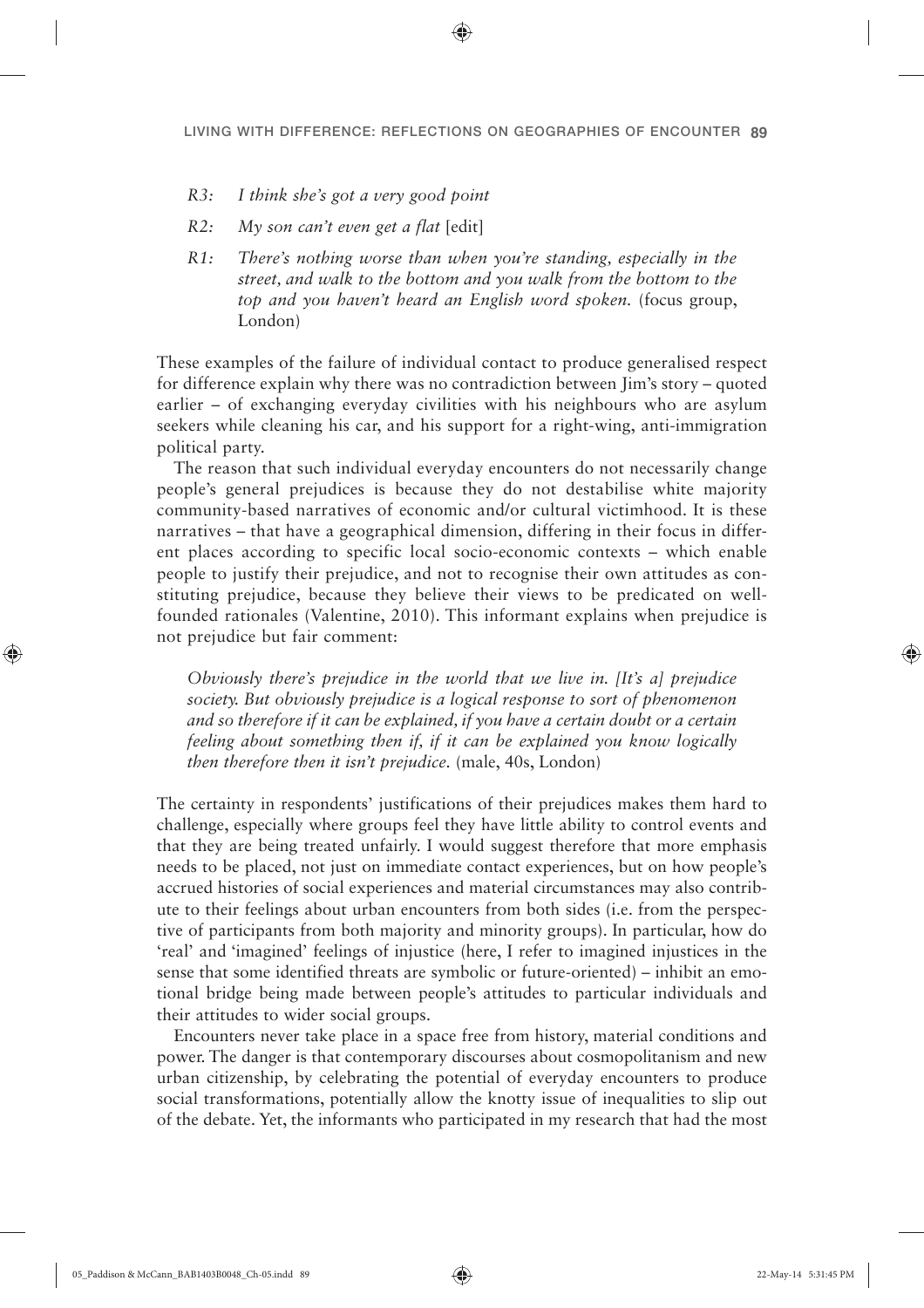cosmopolitan and non-prejudiced attitudes were those who considered their own lives to be full of opportunity and who were most optimistic about their own futures. I argue therefore that we need to scale back up from recent preoccupations with contemporary manifestations of the 'contact hypothesis' to acknowledge the relationships between individuals' prejudices and the processes through which communities become antagonised and defensive in, firstly, the competition for scarce resources and, secondly, in the debate about conflicting rights. Here, I use resources not just to refer to work, housing, benefits and so on, but also to the provision of financial and legal support for cultural practices and different ways of living. I use rights to refer not only to the rights of groups to social and political equality and to live free of discrimination; but also to the rights of individuals, for example, to freedom of speech. Such an approach also requires the need for researchers to reflect on the research tools that might provide the most effective ways of exploring and understanding the transmission of values and practices. This might include, for example, employing methodological techniques that are not commonly used in researching geographies of encounter, such as life histories, biographical interviews or intergenerational studies.

## CONCLUSION: DIFFERENCE MATTERS

This chapter has reflected on the question of how we might live with difference. On the one hand, the positive focus on social transformation that characterises much of the writing about cosmopolitanism provides a welcome antidote to a previous emphasis on cities as sites of social exclusion and conflict. On the other hand, however, I remain wary about being too quick to celebrate everyday encounters and their power to achieve cultural destabilisation and social transformation.

Specifically, the evidence of my research is that proximity in the city does not equate with meaningful contact. While taken-for-granted normative codes of behaviour in public space mean that people do commonly behave in courteous, and sometimes kind ways towards others, this is not the same as having respect for difference. Indeed, there is often an uncomfortable gap between some people's professed liberal values and their actual practices, and vice-versa those who hold prejudiced views can nonetheless willingly exchange public civilities with individuals from the minority groups despite their politics. Rather, everyday convivial urban encounters often mark instead a culture of tolerance which leaves the issue of our multiple and intersecting identities (including generational differences), specifically, the identifications through which these encounters are approached and the differential capacity of particular voices to participate unaddressed; as well as the question of who has the power to tolerate.

Even if a respect for difference can be produced from particular kinds of purposeful, organised micro-public encounters (i.e. if the contact is meaningful), it still leaves the question of how this can be scaled up beyond the moment, given that white majority prejudices appear to be rooted in narratives of economic and/or cultural victimhood, which themselves are a response to a risk society, in which old securities

◈